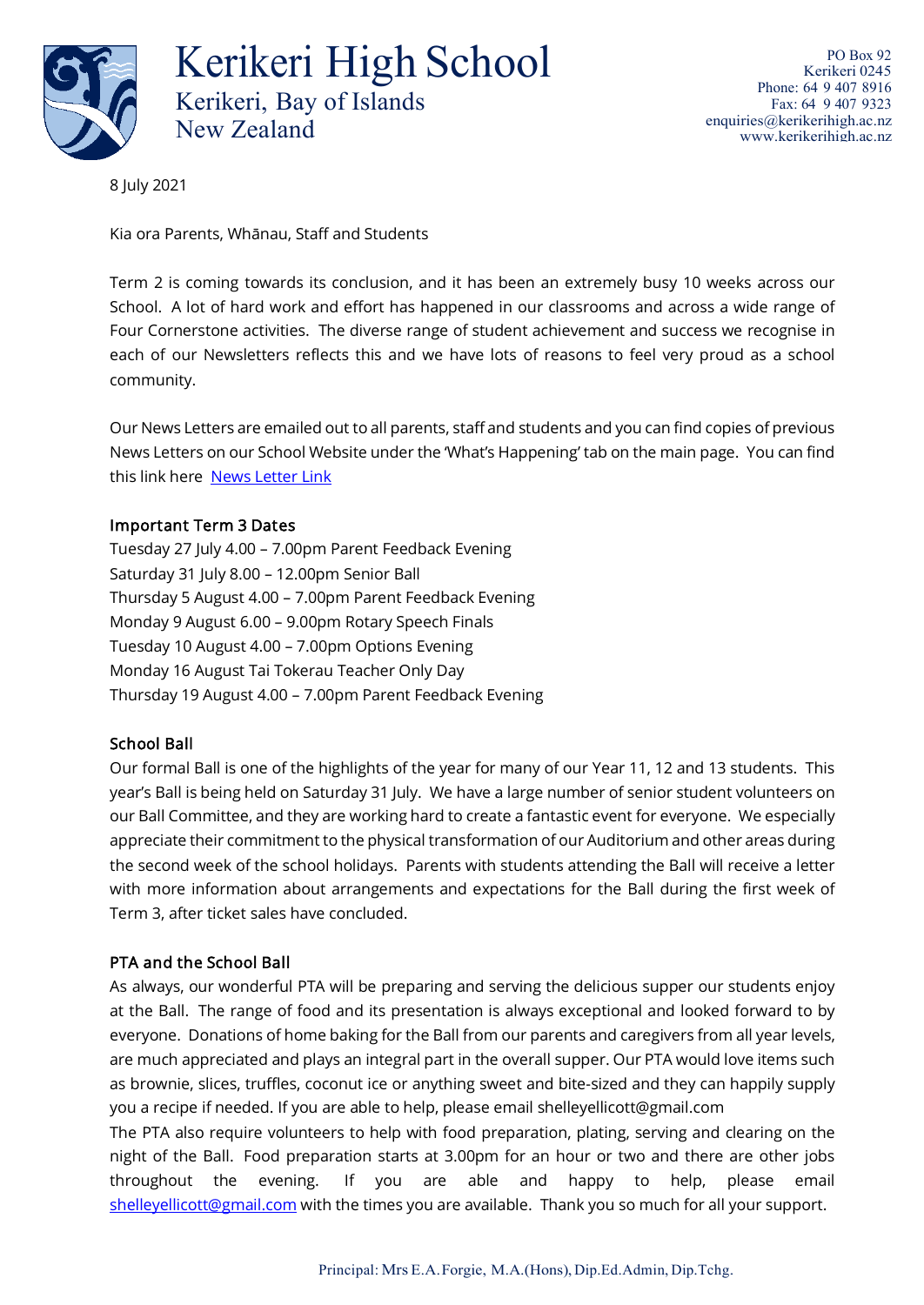### Term 2 Progress Reports

Term 2 Progress Reports will be emailed out to Parents and Caregivers for all students at the end of the day on Friday 9 July. Please keep an eye out for these reports in your inbox. If you do not receive one on Friday, please check your "junk mail" in case the email has been directed there by your mail filter. If this happens, please consider adding noreply@kerikerihigh.ac.nz to your "safe senders" list so that future emails from this address will land in your inbox. Reports will also be available through Students' Spider Portals in the Documents tab from next week.

### School Speeches

Our annual Speech Competition gives all our students the opportunity to prepare and present a speech. Public speaking skills are important and we know the experience of delivering a speech to a teacher, to a class or to the Year Level gives our students an experience which serves them well in their futures.

Congratulations to our Year Level placegetters and winners:

| Year 7                              | Year 8                      |
|-------------------------------------|-----------------------------|
| 1st: Ikaroa Kingi                   | 1st: James Simpson-Maccabee |
| 2nd: Isaac Sharp                    | 2nd: Kylah Tawara           |
| 3rd: Pippa Sager                    | <b>3rd: Ben Andrews</b>     |
| Year 9                              | Year 10                     |
| 1st: Atahikoia Smith                | 1st: Layla Molloy           |
| 2nd Equal: Freddy Jarman            | 2nd: Chanleigh Baatjies     |
| 2nd Equal: Te Kauri Armstrong Kingi | 3rd: Joshua Anderson        |
| Year 11                             | Year 12                     |
| 1st: Jamie Doubleday                | 1st: Sky Gundry             |
| 2nd: Joe Howells                    | 2nd: Nicolas Powell         |
| <b>3rd: Lucas Thomas</b>            | 3rd: Amelia Galvin          |

#### Uniform Review

It is time for the School Uniform Review, and we invite parent, student and staff feedback about our School Uniform. A link to the Uniform Review is here and we ask you take a few moments to share your feedback with us. [Uniform Review Link](https://forms.office.com/pages/responsepage.aspx?id=oWXPsU8DUUidrE5MAD-wvQa9x3aJpKtAoBRJ2RGReWxUQkpJVDlXWFpOUk80OU1WNjZRSUtQUjBERS4u&web=1&wdLOR=c7010FCDA-496F-4B85-A28E-195D5A3E0287)

# Board of Trustees Self Review

Our Board of Trustees invite parent, student, and staff feedback on the School's Policy on Bullying, which has been redrafted for consultation. We acknowledge bullying happens in our School, in our community and nationally. Bullying is unacceptable at Kerikeri High School. Bullying behaviour causes harm and is understandably an emotive and upsetting experience for students and their parents when it occurs.

We work hard to address this behaviour and we work hard to prevent bullying. You can be reassured we do not 'sweep it under the carpet'. Young people often feel reluctant to share with a safe adult when they are experiencing bullying, for fear of making it worse. We want every person in our school to have a safe adult they can confide in and turn to for help. Most often for our students that will be a Parent. Parents and Whānau, please contact us if you become aware of bullying behaviour. We will help.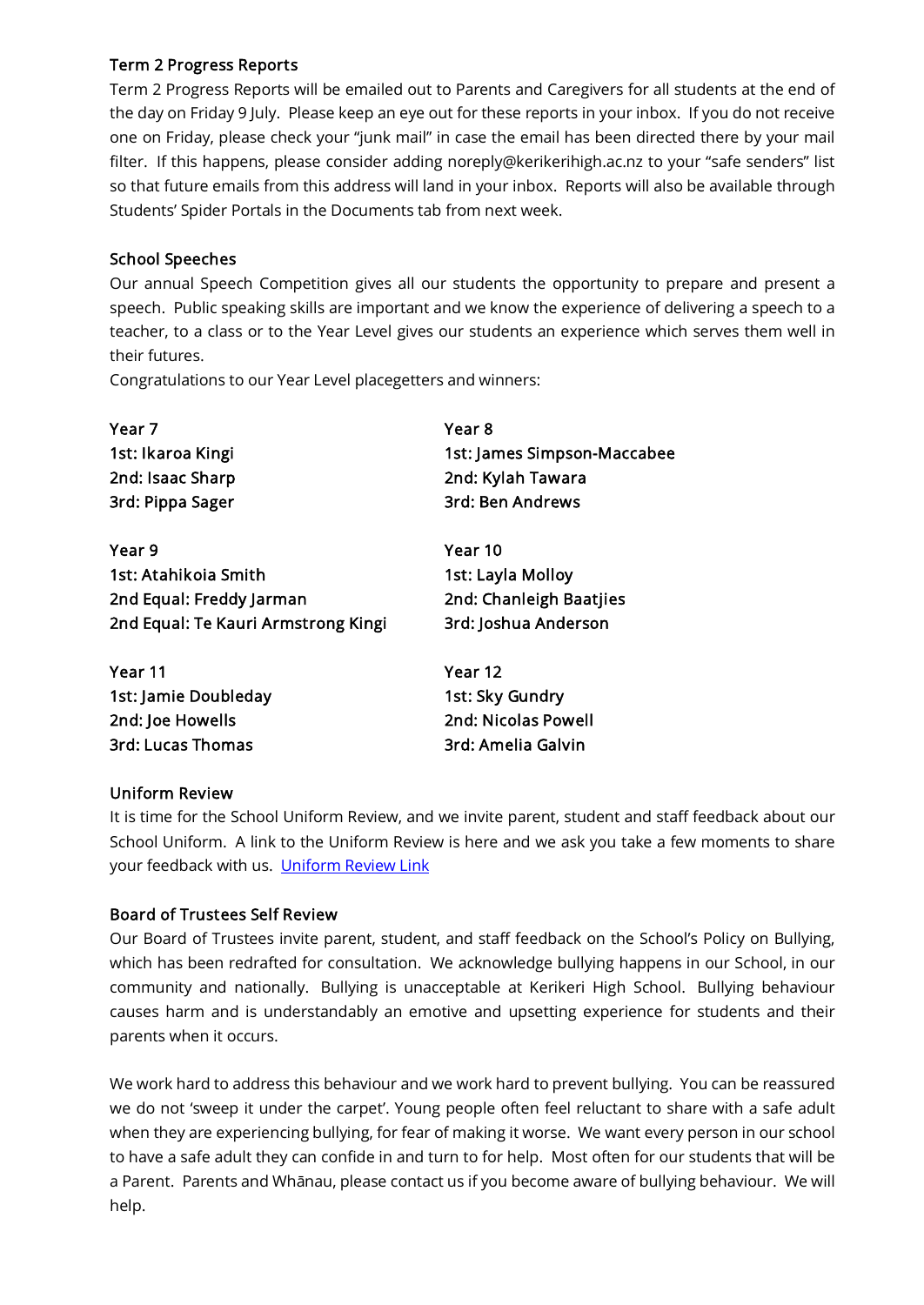There are a range of people in our school who parents and students can talk to, including any staff member who teaches your child, a Form Teacher, Year Level Dean, Guidance Counsellor, Deputy Principal, Associate Principal and Principal. We are here to help, and we encourage you to contact us if you have concerns.

You can find our new **Draft Policy on Bullying here**, and we welcome your feedback. You can share your thoughts with us by following the link at the end of the Draft Policy on Bullying.

In addition to this News Letter we will be encouraging our students to give us feedback on both the Uniform Review and the Policy on Bullying through our Daily Notices.

# Communication

As we say above, there are a range of people in our school who parents and students can talk to:

- Your Child's Teachers
- Form Teachers
- Year Level Dean
- Our Guidance Counsellors
- Deputy Principal
- Associate Principal and Principal

Just ring Reception on 09 407 8916 and we will put you in touch. If it is a governance matter you can contact our Board of Trustees at [board@kerikerihigh.ac.nz.](mailto:board@kerikerihigh.ac.nz)

The date for our next Board of Trustees meeting is Wednesday 4 August 2021 at 5.30pm.

# Kerikeri High School Student Sports Council

This year has seen the formation of a Student Sports Council which has 24 student members who meet regularly and discuss "how to make the sporting experience better at Kerikeri High School". The Sports Council represents all students, and its members help implement changes to existing events, are establishing new events on our Sport calendar, help run school events, promote school sport at Year Level Assemblies and present certificates. They are also actively promoting "Balance is Better" philosophy and encouraging students to participate in a wide range of activities.

# New Zealand School Libraries Report

The Ministry of Education is working to create a report highlighting great practice in New Zealand school libraries. Twelve school libraries were selected from around Aotearoa as examples of highfunctioning school libraries and Kerikeri High School was one of these. We thank our Student Librarians and our Library staff for the excellent job they do.

To keep up to date with library activities, books, and events follow their Instagram account: @kkhslibrary

#### Year 11 Market Day

On 30th June, the Year 11 Business Management students had a small Market in the school auditorium. The students involved put a lot of effort into planning their businesses and producing their products. This teaches them useful skills and also gains them NCEA credits. The Market Day was a great success with lots of the groups selling out by the end of the Market. Congratulations to all the business management students.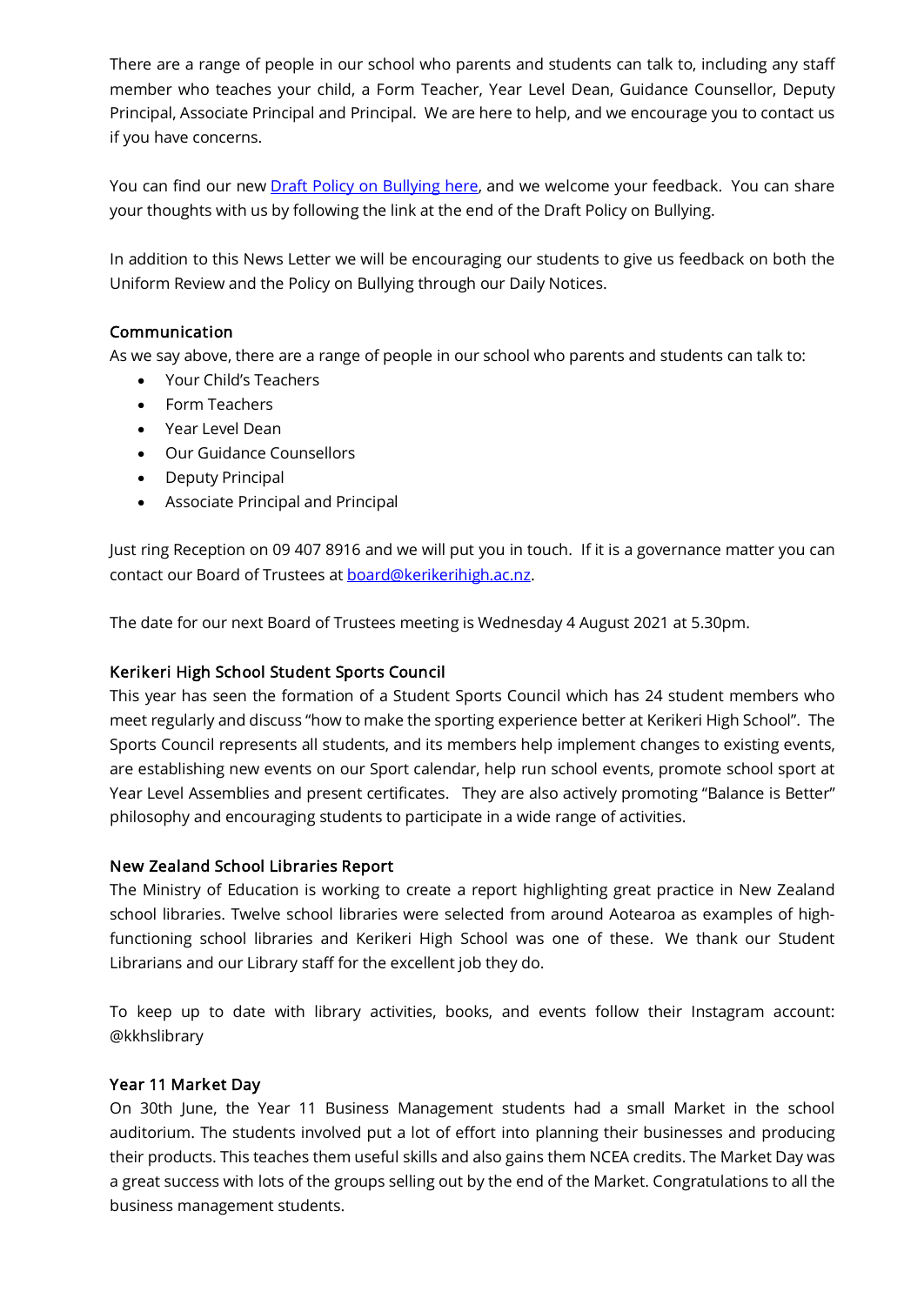#### Student Achievements

Congratulations to Sailor Epiha for winning gold in Sparring, gold in Speciality and silver in Patterns at the recent Nationals Taekwondo Tournament.

Congratulations to our Year 9 Readers' Cup team of Jana Godwin, Grace Gundry, Michelle Horsfall, and Nikitah Underwood who won the Regional Interschool Competition in Whangarei. They will now represent Kerikeri High School at the National Competition in Auckland during Term 3.

Congratulations to Nimish Singh who won the 2021 REINZ Auctioneering Schools' Championship, with Nicolas Powell coming in as runner up.

At the recent Young Enterprise Scheme mid-year celebration, the top 8 "Dragons' Den" pitches from the Northland region repeated their pitches to an audience. Kerikeri High School had four companies in the top eight: Eva-Sky Gundry (Sky's Surf School), Max Donaldson (GreenKiwi Supplements), Holly Thackwray (Healthy me) and Jacob Fewtrell (Insight).

Other competition winners were also announced at the YES event. Congratulations to Sky Gundry who came 1st and Jacob Fewtrell who came 3rd in the Kerikeri Design and Print Business Card competition. Congratulations to Georgie Ludbrook (Afters) who came 2nd and Nicola McDonald (Natures Wood, Rakau Taiao) who came 4th in the Northtec Business Plan competition.

Congratulations to Kahleah Nathan and Oceane De Reuck-Donelley who have both made the Semco Northland Rugby Development Team.

Congratulations to Nimish Singh who won the Whangarei Rotary Speech competition last month. Nimish had to deliver a speech on a topic of his choice and also take part in the impromptu speech section of the competition; the topic was, 'Facebook makes society less happy'.

Congratulations to Samuel Bryant, Venice Janelle Maunahan and Kelly Wan who competed in the Education Perfect Year 9 & 10 Spelling Bee and have made it into the Regionals next term.

Congratulations to the three Kerikeri High School bands who had made it through the heats to get into the top 12 bands at the Regional Rockquest finals in Whangarei last week.

They were: Under Pressure - Zane Scott, Sam Hendriske, Josh Boyd and Dillan Blithe-Drake, No Vacancy - Erin Rosetta, Kosta Silich, Finn French and Lukas Bayer, The Click - Sailor Epiha, Jenna Dawes, Cooper Harris and Declan Matthews. The Click was awarded third overall, and Erin Rosetta from No Vacancy received the Musicianship Prize.

Band members of Under Pressure - Josh Boyd, Dillan Blithe-Drake, Sam Hendrikse and Zane Scott will perform at the regional Bandquest competition (for Primary and Intermediate Schools) next month in Auckland.

Congratulations to Gabi Hislop who has been selected for the NZ Māori U17 Football Team to play the Cook Islands at Mt Smart on 23rd July.

Congratulations to Eva-Sky Gundry, Grace Gundry, Oska Robinson and Kosta Silich who have been included in the Northland Surfing Training Squad. They have been training and competing against some of Northland's best surfers. Eva-Sky Gundry has been selected to travel with the competition team for the upcoming National Competition in Taranaki.